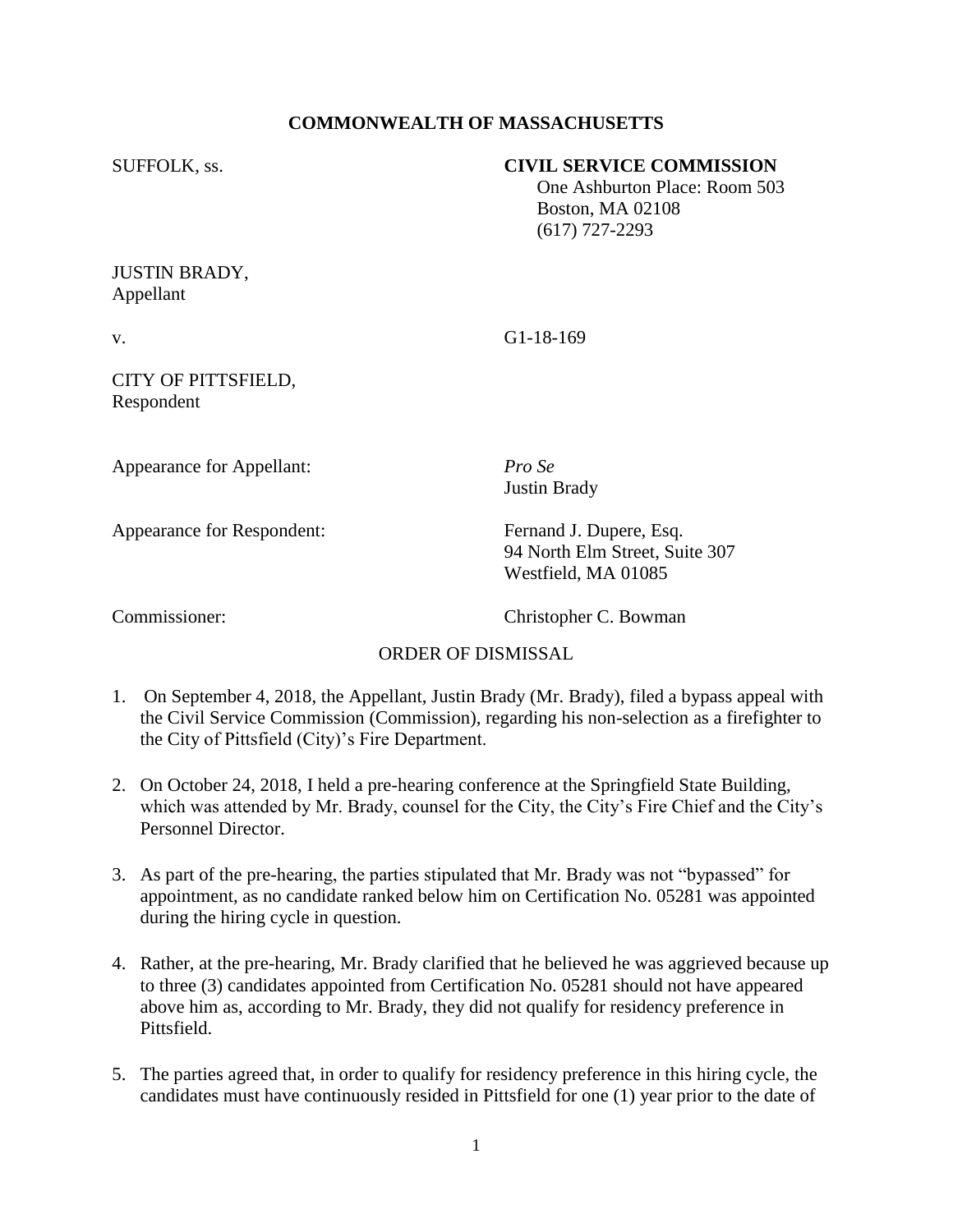the applicable (written) civil service examination, which was held on April 16, 2016. Thus, in order to receive residency preference, the candidates would have resided in Pittsfield from April 16, 2015 to April 16, 2016.

- 6. As part of the pre-hearing conference, the Appellant provided documents which, according to him, show or call into question the residency of three (3) appointed candidates during the residency preference window referenced above.
- 7. Consistent with the discussion at the pre-hearing conference, I hereby order the following:
	- A. Mr. Brady's appeal under Docket No. G1-18-169 will be dismissed, as the parties agree that no bypass occurred.
	- B. Mr. Brady shall have thirty (30) days to file a Petition with the Commission, stating why the Commission, pursuant to G.L. c. 31, s. 2(a), should exercise its discretion to initiate an investigation. Said Petition would receive a separate tracking number.
	- C. The City shall have thirty (30) days thereafter to file a reply regarding whether the Commission should initiate an investigation.
	- D. Upon review of the above-referenced submissions, the Commission may issue further orders, as warranted.

For these reasons, Mr. Brady's bypass appeal under Docket No. G1-18-169 is *dismissed.*

Civil Service Commission

*/s/ Christopher Bowman* Christopher C. Bowman Chairman

By a vote of the Civil Service Commission (Bowman, Chairman; Camuso, Ittleman, Stein and Tivnan, Commissioners) on November 8, 2018.

Either party may file a motion for reconsideration within ten days of the receipt of this Commission order or decision. Under the pertinent provisions of the Code of Mass. Regulations, 801 CMR 1.01(7)(l), the motion must identify a clerical or mechanical error in this order or decision or a significant factor the Agency or the Presiding Officer may have overlooked in deciding the case. A motion for reconsideration does not toll the statutorily prescribed thirty-day time limit for seeking judicial review of this Commission order or decision.

Under the provisions of G.L c. 31, § 44, any party aggrieved by this Commission order or decision may initiate proceedings for judicial review under G.L. c. 30A, § 14 in the superior court within thirty (30) days after receipt of this order or decision. Commencement of such proceeding shall not, unless specifically ordered by the court, operate as a stay of this Commission order or decision. After initiating proceedings for judicial review in Superior Court, the plaintiff, or his / her attorney, is required to serve a copy of the summons and complaint upon the Boston office of the Attorney General of the Commonwealth, with a copy to the Civil Service Commission, in the time and in the manner prescribed by Mass. R. Civ. P. 4(d).